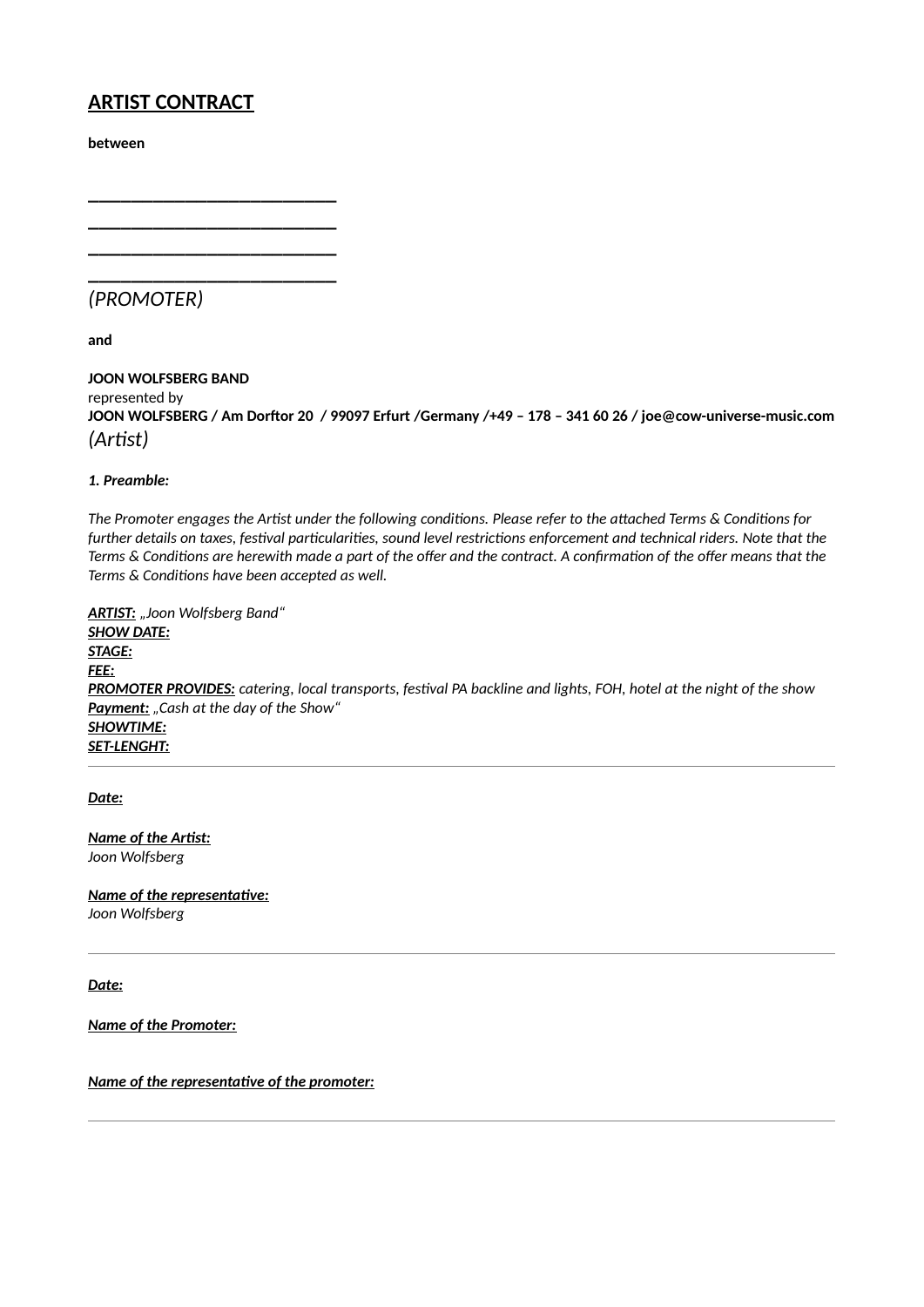# **"Joon Wolfsberg Band" Terms & Conditions for Shows and Festivals**

# **General**

This document is part of and attached to any offer and contract for a performance of the "Joon Wolfsberg Band". By confirming the offer, these Terms & Conditions are understood and agreed.

# **Compensation**

Compensations are subject to tax (see further below). The amount offered is a flat compensation, no percentages apply.

On top of the compensation, the Promoter provides and pays for:

- festival PA, FOH and lights, stage, backline, promotion of the show
- hotel accommodation for one (1) night at a partner hotel of the festival, including breakfast.
- dinner and backstage catering
- local ground transport .

# **Tax**

The compensation of all foreign Artists performing outside of the European Union is subject to withholding tax. Tax will be deducted from the balance payment. Artist or Artist representative will receive a tax statement on showday.

#### **Payment details**

Promoter requires a signed contract to release any payments to the Artist. The balance will be paid in cash on showday after show.

#### **Insurance and Indemnifications**

The Promoter confirms to provide public liability insurance coverage to protect members of the public and the Artist and the Artist's travel party in the event of personal injury or other loss or damage sustained as a consequence of the operation or installation of the equipment or for any other reason connected with the engagement holding the Artist and the Artist's full travel party harmless from claims and/or actions by any and all persons who suffer personal injury or property damage during or incidental to any performances given under this contract.

The Promoter shall take only responsibility during transportation on local ground, hotel, venue, soundcheck and show. The Promoter shall have legal liability insurance for personal injury and damages not less than 10'000'000  $\epsilon$  The Promotor shall provide adequate security.

The Promotor does not assume responsibility for the loss or damage caused to Artist equipment, unless it is caused by the Promotors negligence, acts or omissions. The Artist shall otherwise be responsible for the safety and security of its own equipment and the Artist's equipment should be insured against loss and/or damage. The Promoter shall not be responsible for any actions which causes through the Artist and the Artist's travel party. The Artist and the Artist's travel party shall have their own cover for their actions unless it is at the festival site with security provided by the promoter.

The Artist shall adhere noise limits of local regulation or licence conditions and which the Promoter has notified to the Artist or the Artist's Staff. The Artist shall adhere to any specific instructions by the Promoter authorised representative to reduce noise levels to specified levels in order to comply with the foregoing noise limits.

The Promoter shall indemnify and hold harmless the Artist from and against any and all damages, claims, costs, judgments, fees, penalties, fines and / or other sums incurred in connection with any failure and/or delay by the Promoter to pay any necessary taxes, fees, levies, and the like to the applicable governmental or other authorities. Festival promotion. Promoter will produce artwork (including but not limited to posters, booklets, advertisement, website, etc.) in accordance to the festival's corporate design.